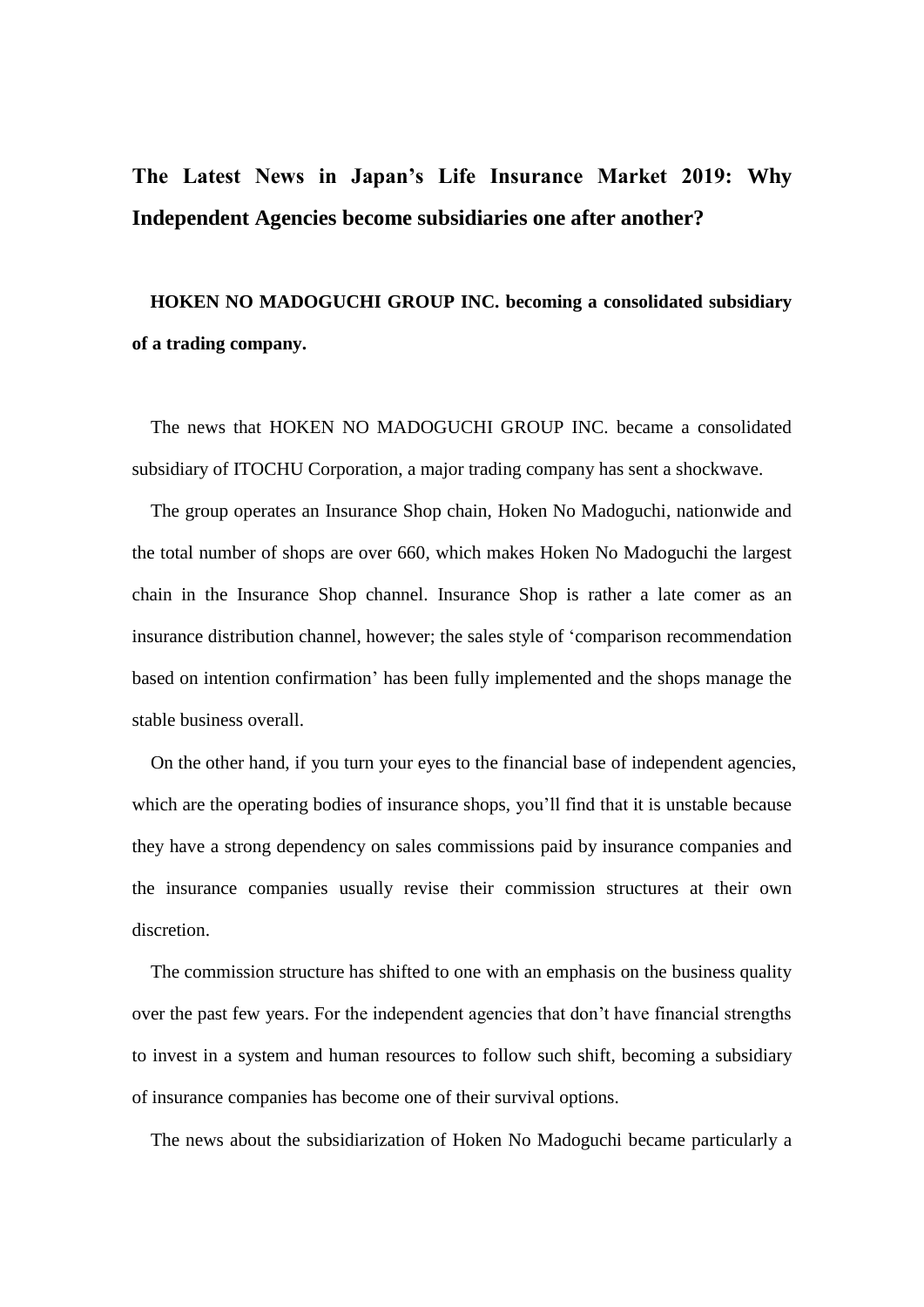shocking news, maybe even more so with such backdrop.

On October 29, Itochu announced that the company raised its share of Hoken No Madoguchi from 46.2% to 57.7%, and made it a consolidated subsidiary.

Itochu started to enter into the capital and business alliance with Hoken No Madoguchi in June 2014 and the total investment amount was JPY 16 billion prior to the consolidation.

"Through the acquisition of Hoken No Madoguchi which will be the core of our customer-oriented business we pursue, we'd like to support the further improvement of the quality of customer service and the further expansion of the business," Itochu explains its aim.

Although nothing specific has been disclosed, it is expected that Hoken No Madoguchi can differentiate itself from other competitors by adopting Itochu group's digital technology to improve its strength in making proposals and its number of customers.

Itochu also has subsidiarized Family Mart, a convenience store chain, so there might be some possibilities that the marketing strategy aiming for a synergy effect between Hoken No Madoguchi and Family Mart is in its mind.

As of FY2018, the number of shops of Hoken No Madoguchi is 662, 415 directly operated shops and 247 partner shops, and it is the largest Insurance Shop chain nationwide. By adding 80 affiliated shops through the alliance with 23 different regional banks, the total number of shops reaches 742.

**Enhancing the ability to respond to the development of the digital society.**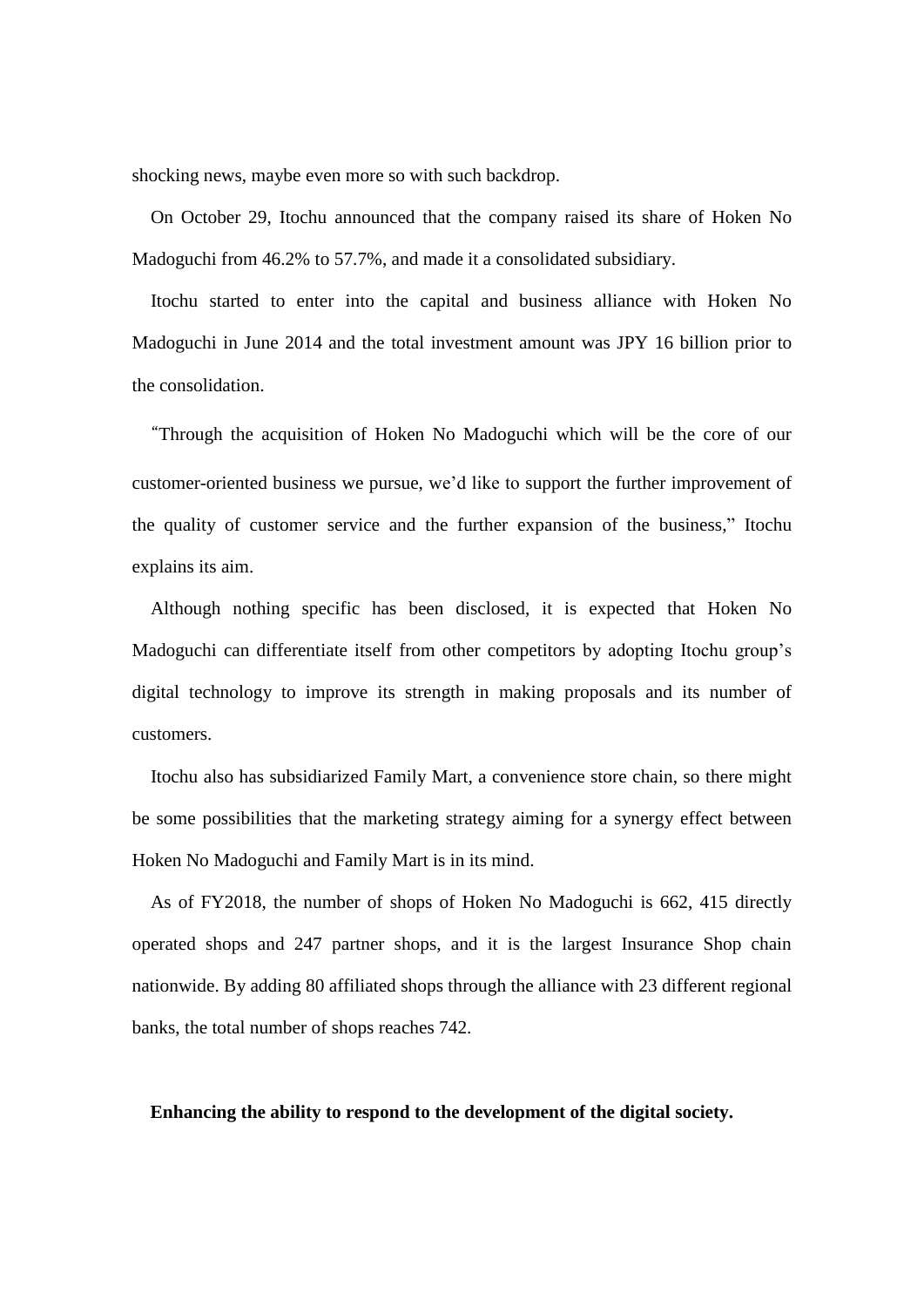Every July when its new fiscal year begins, Hoken No Madoguchi holds a kick-off meeting where the preceding fiscal year is summarized and the new fiscal year's basic policy and performance indicators are made clear.

The annual slogan for FY2019 (from July 2019 to June 2020) is "Realize the company that all the customers say 'Thank you!'". In the management policy, the company emphasized that something "must not be changed" and something "must be reformed and innovated" have to be clearly identified and then engage in business operation accordingly.

Among the things that must be reformed and innovated, Hoken No Madoguchi included the enhancement of the ability to respond to the development of the digital society and the further enhancement of the information security system.

Points discussed for the enhancement of the ability of the response to the development of the digital society are as follows:

- ① Establish a cutting-edge "market/customer strategy" by accurately capturing any changes in the market and customers.
- ② Heighten the added value of customer information and earn customers-for-life.
- ③ Enhance and strengthen guiding measures from air battle (the Internet) to ground battle (actual shop), including a shop strategy.
- ④ Establish a strategy by integrating all of the directly managed, partner, bank affiliated, and existing shops.

The performance appraisal system has also been completely revised.

It was the conventional results-oriented evaluation before, and was changed to the comprehensive evaluation, by which employees are evaluated based on criteria such as "customer feedback", "nurturing other employees", "teamwork as a shop", "individual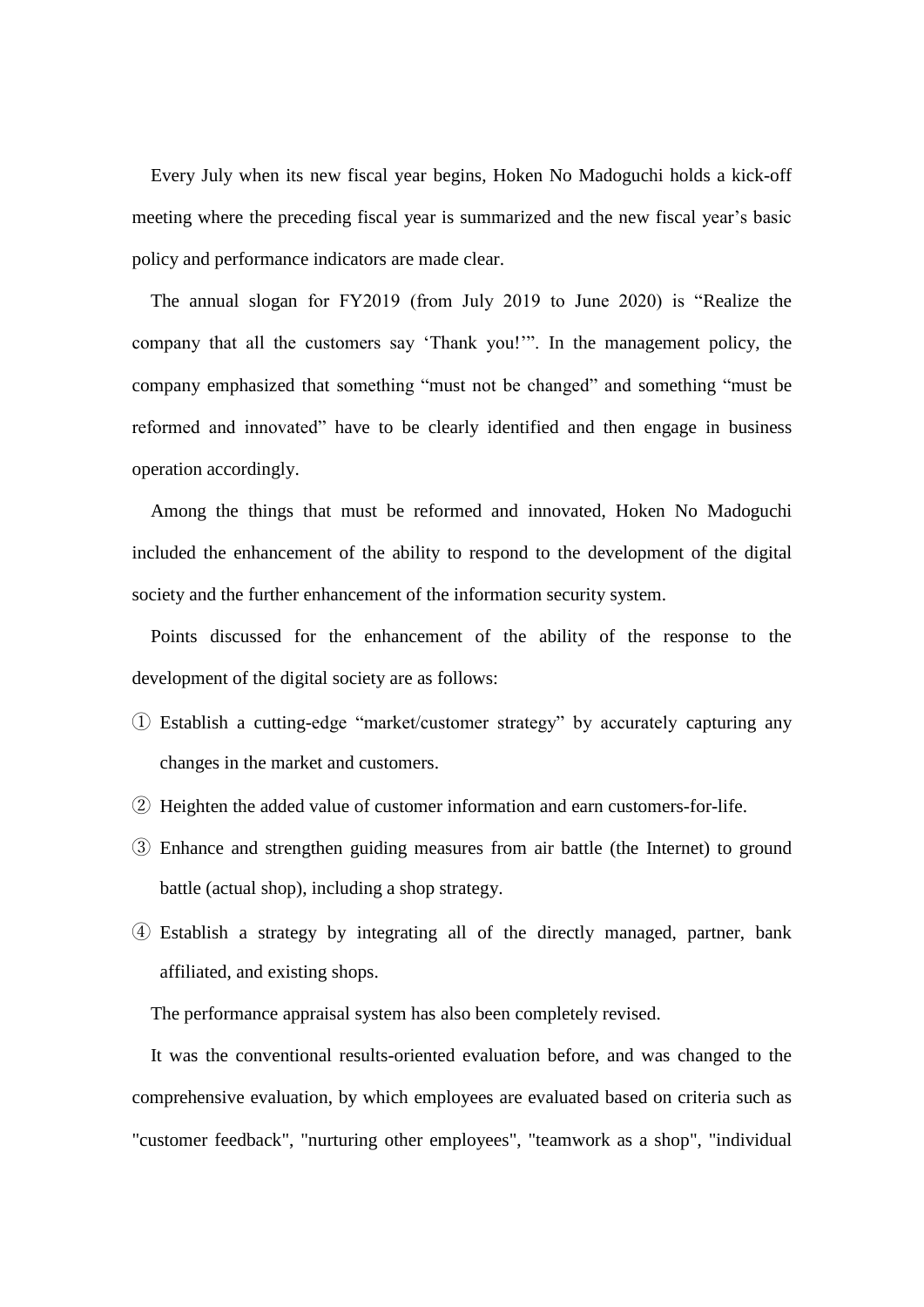7-article evaluation", and "policy/measure initiatives".

During the kick-off meeting, Hoken No Madoguchi also declared, "To achieve 'the excellent and the most caring company for customers', we will do what we're supposed to do wholeheartedly and seriously without taking anything for granted, building customers trust, and walk together with customers on this endless battle.

Hoken No Madoguchi has Seven 'Mantras' for their employees for daily operations such as ① Understanding a customer's intention is the beginning of our work; ② Putting yourself in customer's shoes is the basis of our work; ③ Meeting customers expectation is the duty of our work; and  $\Phi$  It is the customer evaluation which measures our work.

**A succession of purchases of Insurance Shops by major life insurance companies.**

Another example of the acquisition of Insurance Shops is that of Life Salon by Nippon Life Insurance Company in May 2015 with the acquisition price of JPY 1 billion. Nippon Life led the way into Insurance Shops channel by major life insurance companies. As of the end of October 2014, Life Salon had 50 shops, including 9 shops in Aichi and 7 shops in Tokyo, and the sales in FY 2013 were JPY 237 million.

Nippon Life dispatched 10 employees to Life Salon to accumulate marketing know-how of the Insurance Shop channel.

In March 2017, Nippon Life announced another acquisition of Hoken-no 110 Ban, which had 89 shops, 42 of which were located in the Kyushu area.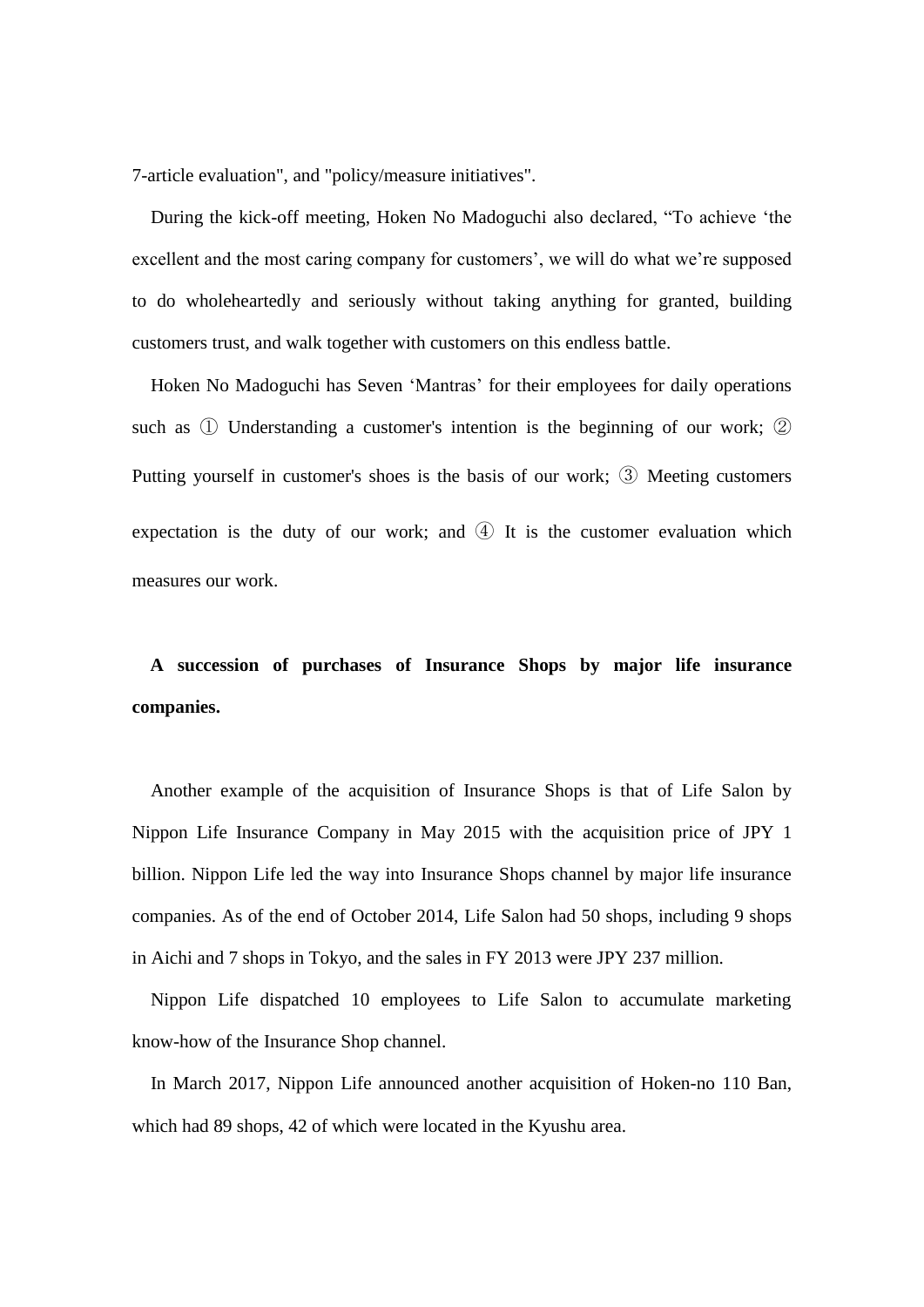Sumitomo Life Insurance Company also purchased Hoken Design which had 20 shops in the Kansai area in July 2017. Hoken Design was established in July 2008 with the capital of JPY 20 million. The shop operates 8 in Osaka, 5 each in Kyoto and Hyogo, 2 in Nara and so on.

Among Sumitomo Life group companies, Izumi Life Designers operates its Insurance Shop, Hoken Hyakka which is operated mainly in the Tokyo metropolitan area with 71 shops and through the acquisition of Hoken Design, the group now has the total of 91 Insurance Shops in the Tokyo metropolitan and Kansai areas.

Dai-ichi Life Insurance Company Ltd., also acquired 100% of the shares of the independent agency, Alpha Consulting and made it a wholly-owned subsidiary. Alpha Consulting was established in August 2002 with a capital of JPY 10 million. There are 22 shops nationwide and 120 sales agents.

Asahi Mutual Life Insurance Company also subsidiarized Insurance Shop, F.L.P, which has 20 shops mainly in the Tokyo metropolitan area.

Moreover, in June 2019, MetLife Insurance K.K. acquired 100% of the share of the independent agency, Fortissimo Co., Ltd. and made it a subsidiary. Fortissimo was established in April 2000 with a capital of JPY 10 million. There are 50 employees working with it.

MetLife says, "By becoming a part of MetLife Japan, Fortissimo will provide more added value to customers and further grow as a comprehensive insurance agency to exceed customer expectations."

As a tough business environment surrounding independent agencies, such as the mandatory improvement of solicitation rules for customer-oriented business operation and the revision of insurance commission continues, being transformed itself into a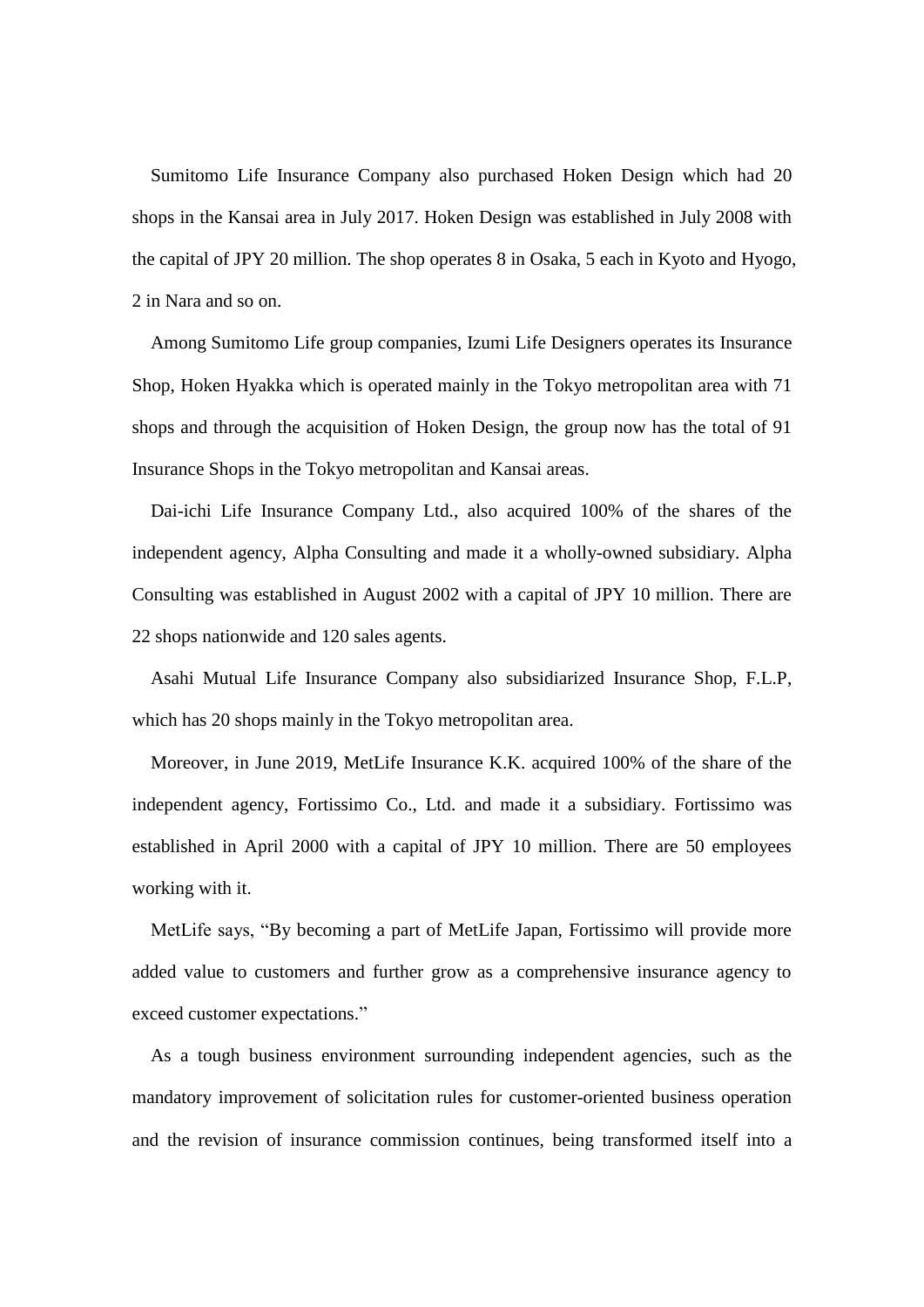subsidiary of major life insurance companies has become one of the options to survive among independent agencies.

## **Stern eyes on incentives for Independent Agencies**

A major factor that put independent agencies in a severe business environment is the enforcement of the revised Insurance Business Act in May 2016.

Obligation to grasp customers intention and obligation to provide customers with information have been adopted as the basic rules for insurance solicitation. Particularly in the obligation to grasp customers intention, final confirmation alone is not considered sufficient and the development of the series of the confirmation process became mandatory in such a manner that Confirming customers intention  $\rightarrow$  Insurance proposal (with reasons to propose these products)  $\rightarrow$  Reconfirmation  $\rightarrow$  Checking any  $discrepancies \rightarrow Concluding contracts.$ 

Moreover, the management systems to execute the above confirmation process has been imposed, and actual implementation of the PDCA cycle has been required to make it function as an organization. The breakdown of the cycle is: establishing internal rules and manuals (PLAN), operating accordingly (DO), checking and analyzing the results of execution (CHECK), and improving any problems (ACT).

Strict eyes are also turned to incentives for independent agencies.

Financial Services Agency pointed out, "It is important that commissions paid to independent agencies can be explained reasonably to the customer, and commissions should not distort the grasp of customers intentions and comparison recommendations by adding extra commissions as bonus according to sales volume."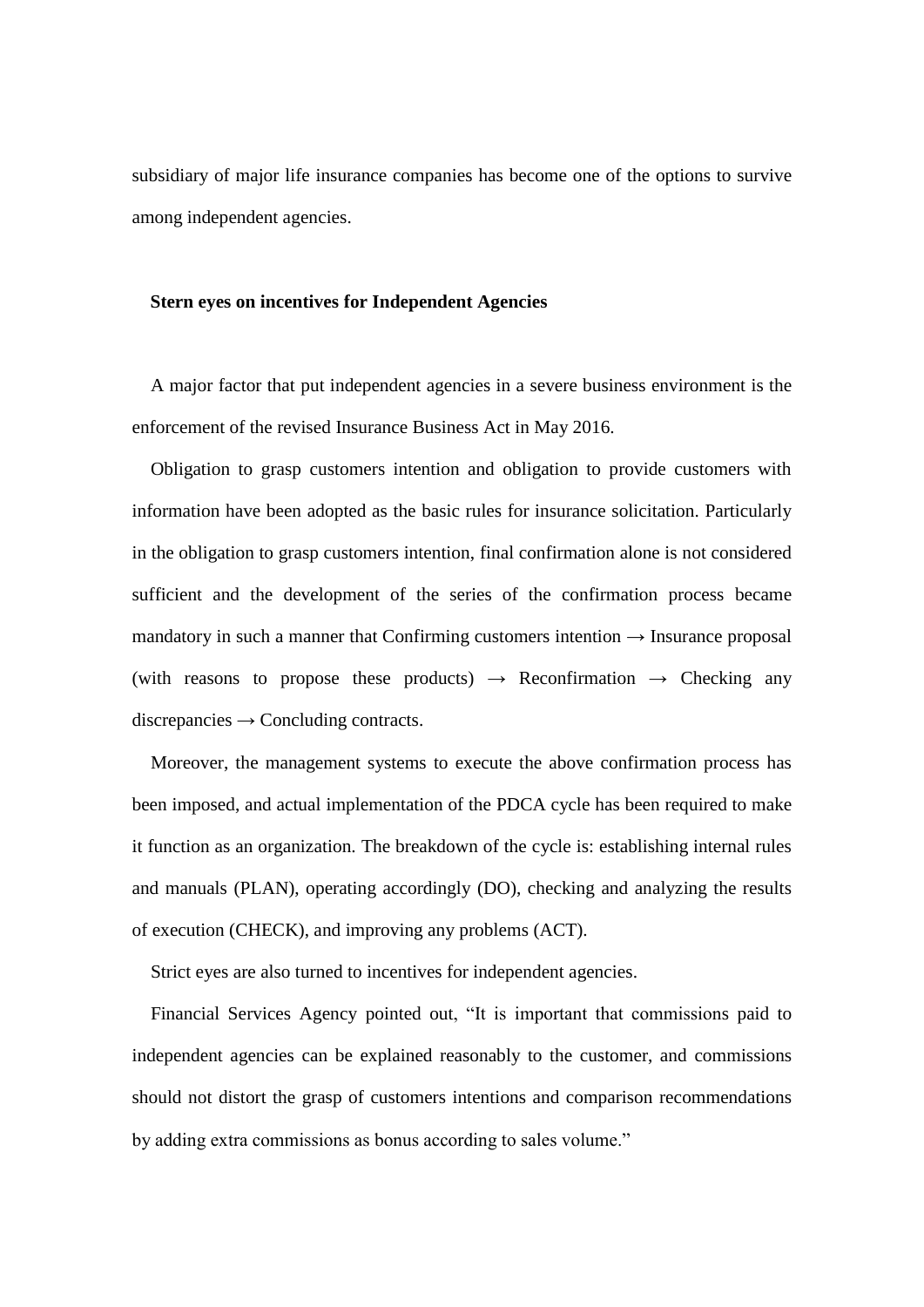In response to this, insurance companies have changed their commission structures from a traditional method that evaluates only performance to a method that evaluates operational quality, such as customer-oriented business operations and other initiatives that contribute to service improvements.

As a result, independent agencies have become required to invest in a system for improving business quality and for developing human resources, so even if the commission level doesn't change, the cost increases accordingly.

For these three and a half years since the enforcement of the revised Insurance Business Act in May 2016, the independent agencies which operate 50-70 shops in regional cities have been choosing to become a subsidiary of a major life insurance company in search for survival under the circumstances where the thorough customer-oriented business operation is the condition to survive in the life insurance market. And now even Hoken No Madoguchi, the industrial leader, also had no choice but had to choose to be a subsidiary of a trading company.

It's been 20 years since the first Insurance Shop was launched. There is no doubt that they have established a solid position in the life insurance distribution channels with strong consumer supports.

The investment in AI and such is inevitable to draw a next growth strategy, however; their financial strength is too weak to do so. These subsidiarizations of independent agencies, especially Insurance Shops over the past few years have brought out their reality once for all.

From now onward, the independent agencies, by becoming a subsidiary of a life insurance company, will be required to contribute to their group's business results to some extent. Between the customer value that they have built up so far and the pressure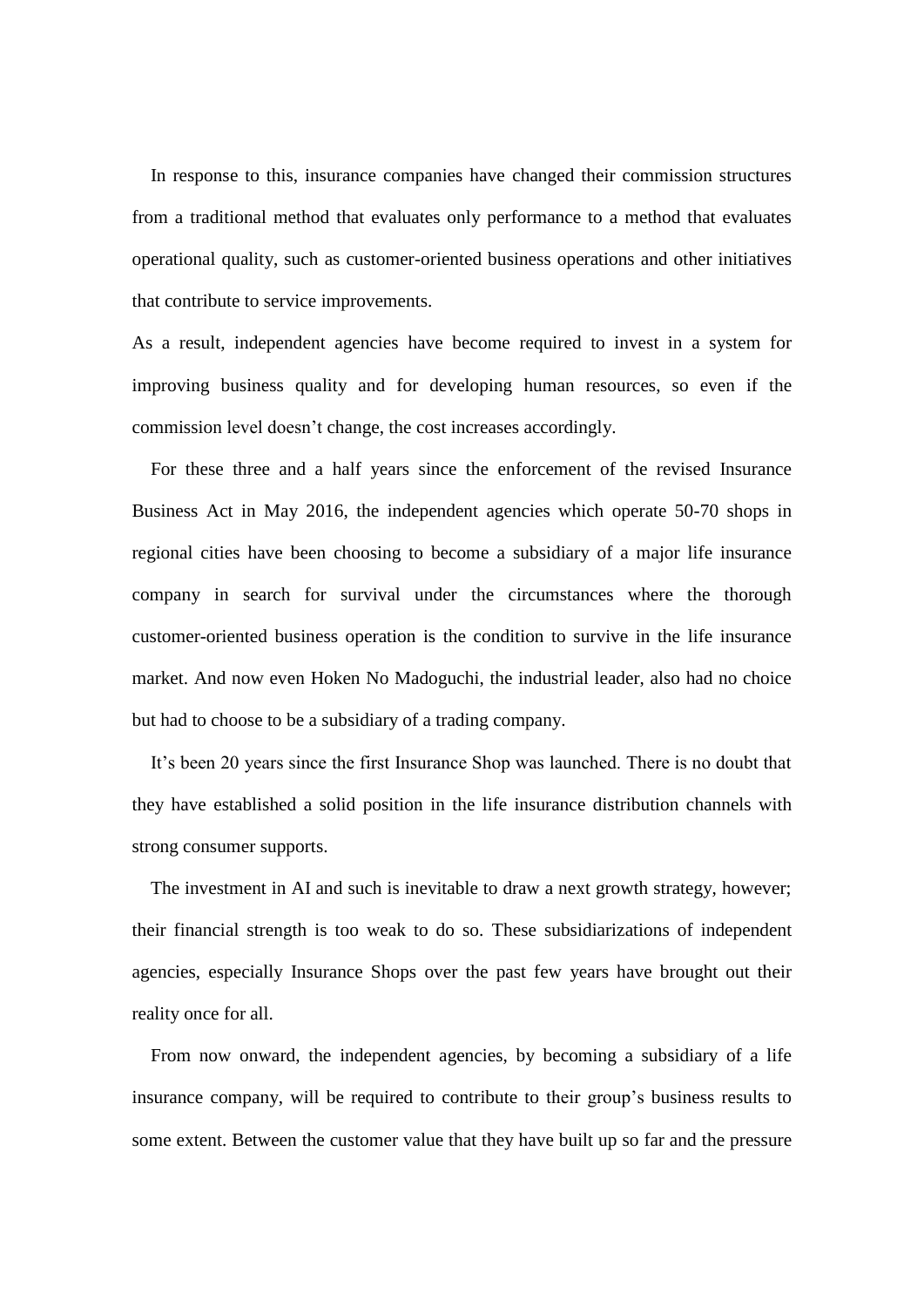to make contribution to performance results, what kind of future Insurance Shops will seek- 2020 will be positioned as the year when a new stage begins for them.

## **Annual contracts of 452,000, 30% of which is non-life insurance products**

Just for your reference, some of KPIs that Hoken No Madoguchi disclosed for FY 2018 (July 2018-June 2019) are as follows:

- Number of policy holders: 1,072,054 (increased 145, 329 policy holders from the end of the previous fiscal year).
- Number of policies in force: 2,244,795 (increased by 307,557 policies from the end of the previous fiscal year).
- Number of new businesses issued: 452,000. Some examples of the breakdown of the new businesses by product type are 110,000 for medical insurance, 79,000 for automobile insurance, 78,000 for cancer / three major disease insurance, 59,000 for whole life insurance, 37,000 for term insurance, and another 37,000 for fire insurance, and earthquake insurance combined, respectively. Non-life insurance accounts for 31.1% and secures a certain portion of the share.
- Number of annual consultations: 909,659 with the breakdown of 554,431 new customer consultations at the largest, followed by 177,181 additional consultations with existing customers, and 178,047 actual insurance buying procedures. The number of new customer consultations has increased by 98,000.
- Persistency rate: 97.3% for the 13<sup>th</sup> month, 95.1% for the 25<sup>th</sup> month, 92.6% for the  $37<sup>th</sup>$  month, 89.6% for the 49<sup>th</sup> month and 87.4% for the 61<sup>st</sup> month.

Renewal rate for automobile insurance is 90.2%.